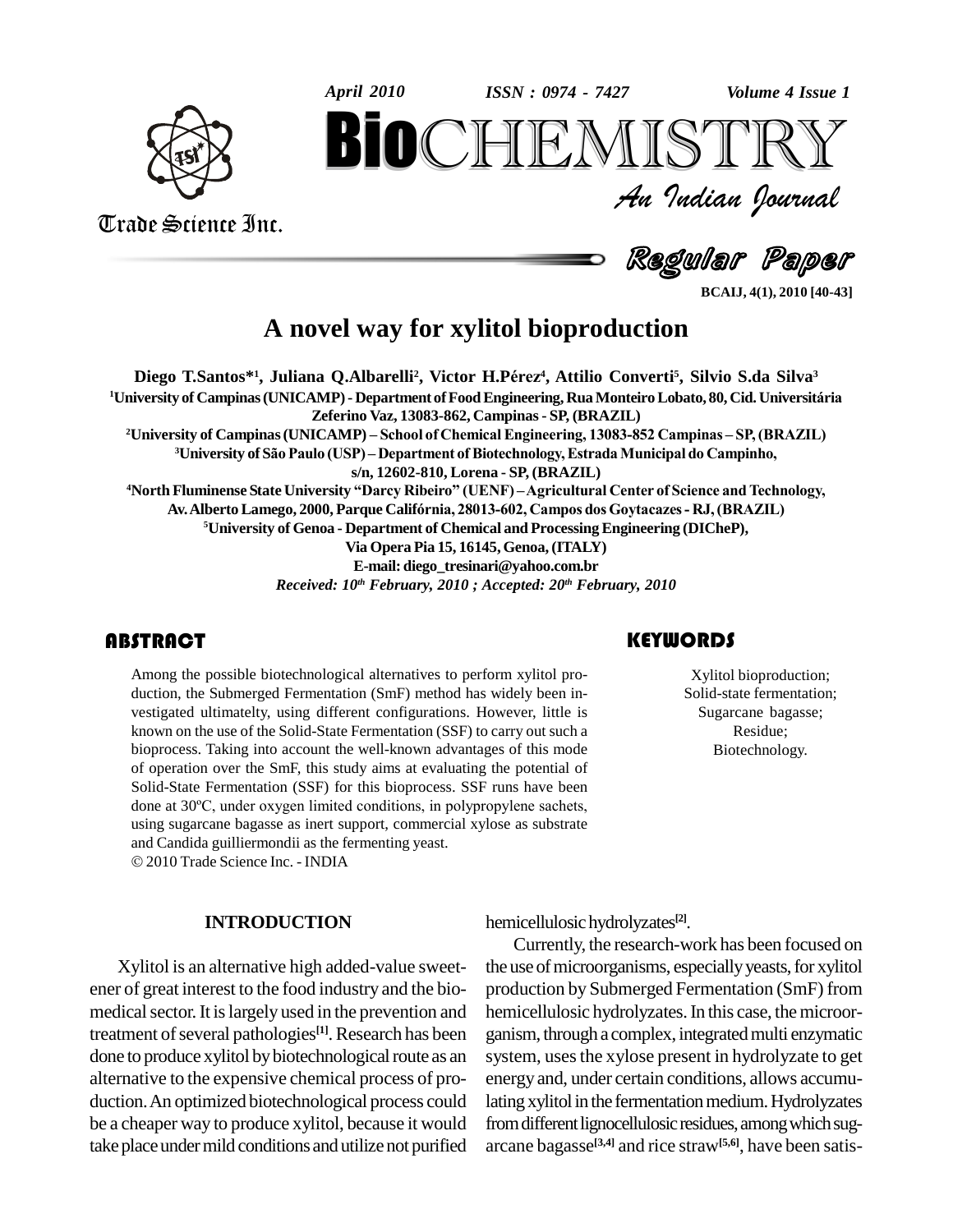# Regular Paper

factorily used as alternative media.

The Solid-State Fermentation (SSF) has recently received special attention because of several advantages, mainly on engineering aspects, among which re-<br>duced water activity and formation of gradients of temperature and nutrient and product concentrations. Bioprocessing of agro-industrial residues in SSF has often been found very efficient **[7]**. Many studies about the application of SSF are focused in adding value to agroindustry residues, which have been extensively used as physical support or source of nutrients in SSF<sup>[8]</sup>. It differs significantly from SmF, mainly in terms of production of enzymes and secondary metabolites, mixing and diffusion<sup>[9]</sup>.

Even in face of many process advantages as use of low cost residues, higher productivities, low energy requirements, lower wastewater production, extended stability of products and low production costs, little is known on the use of the SSF to carry out xylitol pro duction. This article aims at evaluating SSF potential using an agro-industrial residue (sugarcane bagasse) as an inert support for xylitol production.

### **MATERIALSAND METHODS**

#### **Preparation of the inertsupport**

through a  $14$  mesh ( $1.41$  mm) standard Tyler sieve and retained in a 35 mesh (0.5 mm) sieve. After separation vacuum<br>and screening, it was washed with distilled water and diamet<br>dried at 100°C up to constant weight. **Analyt** and screening, it was washed with distilled water and

#### **Microorganism maintenance and inoculum preparation**

Cells of the yeast Candida guilliermondii FTI 20037, belonging to the culture collection of the Department of Biotechnology of the Engineering College of Lorena was u belonging to the culture collection of the Department of lerton<br>Biotechnology of the Engineering College of Lorena was u<br>(University of São Paulo), were maintained at 4°C in a conce medium containing agar malt extract (Merck, Darmstadt, Germany).

To prepare the inoculum, yeast cellswere cultured at <sup>30</sup>°C and <sup>200</sup> rpm for <sup>24</sup> <sup>h</sup> in <sup>250</sup> ml-Erlenmeyer flasks containing 50 ml of a cultivation medium composed of 30 g/l xylose, 3 g/l (NH4)2SO4, 0.1 g/l CaCl2.2H2O and 10% (w/v) rice bran extract, placed in an incubator, model G25-KC (New Brunswick, injection volume of 20 µl, column temperature of 45°C,

Edison, NJ).After growth, the cellswere recovered by centrifugation, model CU-500 (Damon/IEC, Needham, MA) at  $2000 \times g$  for 20 min, washed and resuspended in isotonic solution (de-ionized water) in order to get a highly concentrated cell suspension. To obtain always the same inoculum  $(1.0 g/l$  wet weight), cell concentration of this suspension was determined and, then, appropriate aliquots were added to the fermentation medium.

#### **Fermentation conditions**

All the fermentations were performed at <sup>30</sup>°C in polypropylene sachets inside a greenhouse containing 7 g of sugarcane bagasse embedded with 70 ml of a previously-inoculated fermentation medium composed of 50 g/l xylose, 3 g/l (NH4)<sub>2</sub>SO<sub>4</sub>, 0.1 g/l CaCl<sub>2</sub>.2H<sub>2</sub>O and  $10\%$  (w/v) rice bran extract.

One sachet was taken after every 24 h for analyses.All the experiments were carried out in duplicate, and the standard deviations never exceeded 8%; therefore, no additional statistical analysis was considered to be necessary.

#### **Solid-liquid extraction (ìLeachingî)**

The sugarcane bagasse was initially ground passing  $30^{\circ}$ C in a greenhouse, model G25 – KC (New The samples were transferred from the sachets to 250ml-Erlernmeyers containing 50ml of distilledwater (as extraction solvent) and incubated for 30 min at 250 ml-Erlernmeyers containing 50 ml of distilled wa-<br>ter (as extraction solvent) and incubated for 30 min at<br>30°C in a greenhouse, model G25 – KC (New Brunswick, Edison, NJ), rotating at 200 rpm. After 30°C in a greenhouse, model G25 – KC (New<br>Brunswick, Edison, NJ), rotating at 200 rpm. After<br>vacuum filtration through qualitative filter (14 µm-pore diameter), the filtrate was analyzed by HPLC.

#### **Analytical determinations**

Cell concentration was determined byoptical den sity (OD) measurements at 640 nm, using a spectro photometer, model DU 640B (Beckman Coulter, Fullerton,CA).Apreviously-constructed calibration curve was used to relate the OD measurements to dry cell concentration of samples of both this suspension as well asthat used forinoculum.

equipped with an Aminex HPX-87H  $(300 \times 7.8 \text{ mm})$ *J*  $\times$  7.8 mm)<br>*I* fractive inconditions:<br>ure of 45°C,<br>IISTRY After sample filtration through Sep Pak C18 filter, xylose and xylitol concentrations were determined by equipped with anAminex HPX-87H (300 7.8 mm) HPLC, model LC-10-AD (Shimadzu, Tokyo, Japan), column (Bio-Rad, Hercules, CA) and a refractive in dex RID 6Adetector, under the following conditions: column (Bio-Rad, Hercules, CA) and a refractive in-<br>dex RID 6A detector, under the following conditions:<br>injection volume of 20 µl, column temperature of 45°C,

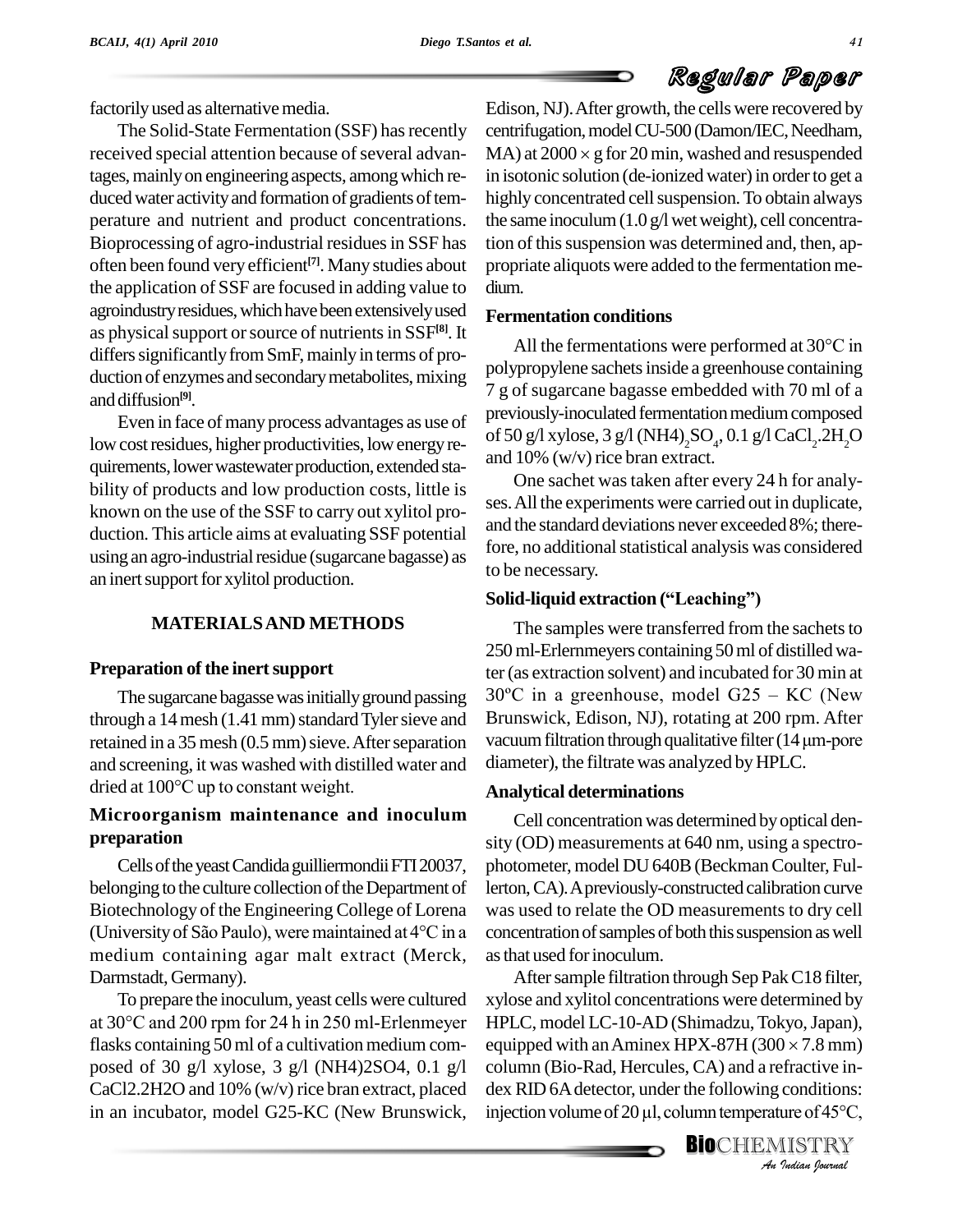# Regular Paper

 $0.01$  N H<sub>2</sub>SO<sub>4</sub> as the mobile phase used at a flow rate of0.6ml/min.

The microphotograph of the support surface was<br>ained using an optical microscope, model N107/T<br>leman, Santo André, SP, Brazil).<br>**Examentation parameters** obtained using an optical microscope, model N107/T  $\frac{2}{9}$   $\frac{300}{9}$ The microphotograph of the support<br>obtained using an optical microscope, me<br>(Coleman, Santo André, SP, Brazil).

#### **Fermentation parameters**

The xylitol volumetric productivity  $(QP, g1-1 h-1)$ was calculated as the ratio of xylitol concentration at the end of the run (Pf,  $g/l$ ) to the fermentation time (t, h).

The yield of xylitol on consumed xylose (YP/S, g/ g) calculated asthe ratio of Pf and the difference between the starting and the final xylose concentrations.

#### **RESULTSAND DISCUSSION**

The results of xylose SSF by*C. guilliermondii*, in terms either of xylose consumption or xylitol formation can be seen in Figure 1, while Figure 2 shows the corresponding progressive increase in cell concentration.



**Figure 1 :Time behaviors of xylose consumption and xylitol production during SSF**

They are very similar to the results obtained by SmF<sup>[10]</sup>, demonstrating the potential of this promising mode of operation. In special the cell grow behavior, at the beginning of fermentation there was low cell growth, but at the end it accelerated.

as the carbon source. It was in fact previously demon- $\frac{1}{2}$ *I*<br> *I* was former active<br> *I* former active<br> *I* ISTRY The decreasing pH behavior illustrated also in Figure 2 wasindeed expected by the fact that cells were metabolically active during the bioprocess and then consumed  $(NH_4)_2SO_4$  as the nitrogen source and xylose Figure strated that the former activity is responsible for continuously release of protons and the latter for  $CO<sub>2</sub>$  development<sup>[11]</sup>. velopment<sup>[11]</sup>.

**BIO**CHEMISTRY



**Figure 2 :Time variation of cell concentrationand pHduring SSF**

Preliminary results (not shown) suggest that xylitol production can be increased using a buffer solution that allows SSF to proceed at constant pH. The pH decrease was quicker in this process comparing to the SmF operation. This is probably due to the occurrence of oxygen limited conditions at SSF that stimulated the consumption of both nitrogen and carbon sources. For this reason, futures attempts will be made using external oxygen supplyto increase xylitol production bySSF.

Optical microphotographs were done at the end of the runs(192 h) (Figure 3), in order to verify the cell growth during SSF as well as to demonstrate the potential of the sugarcane bagasse as inert support. It can be seen that cell growth was effective, as demonstrated by the uniform cell growth onto the whole surface of bagasse fibers.



**Figure 3 : Optical microphotograph of candida guillie rmondii cells(400X) on sugarcane bagasse done after 192h of fermentation**

No reliable comparison can be made between the theoretical xylitol yield on consume xylose  $(YP/S =$